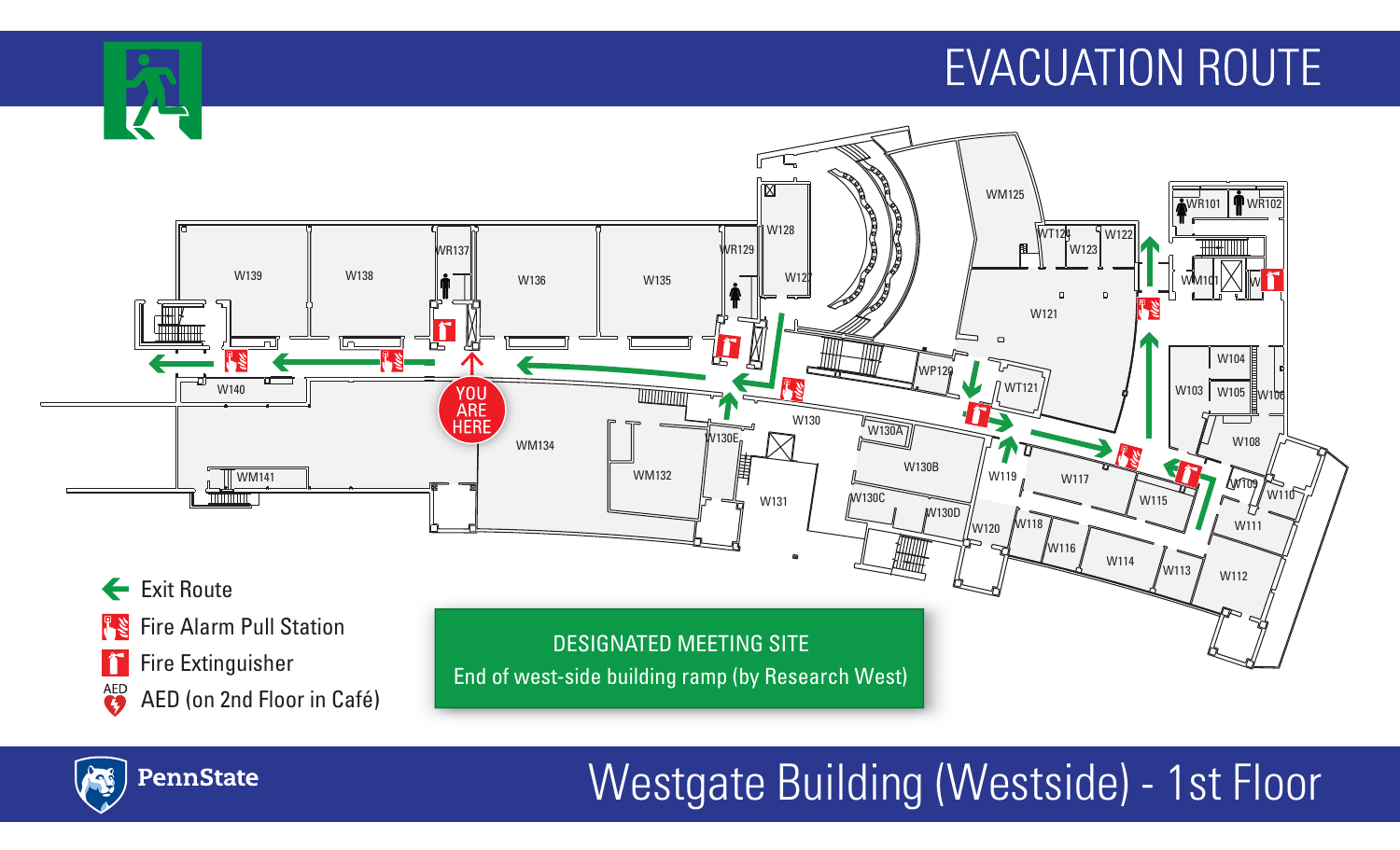

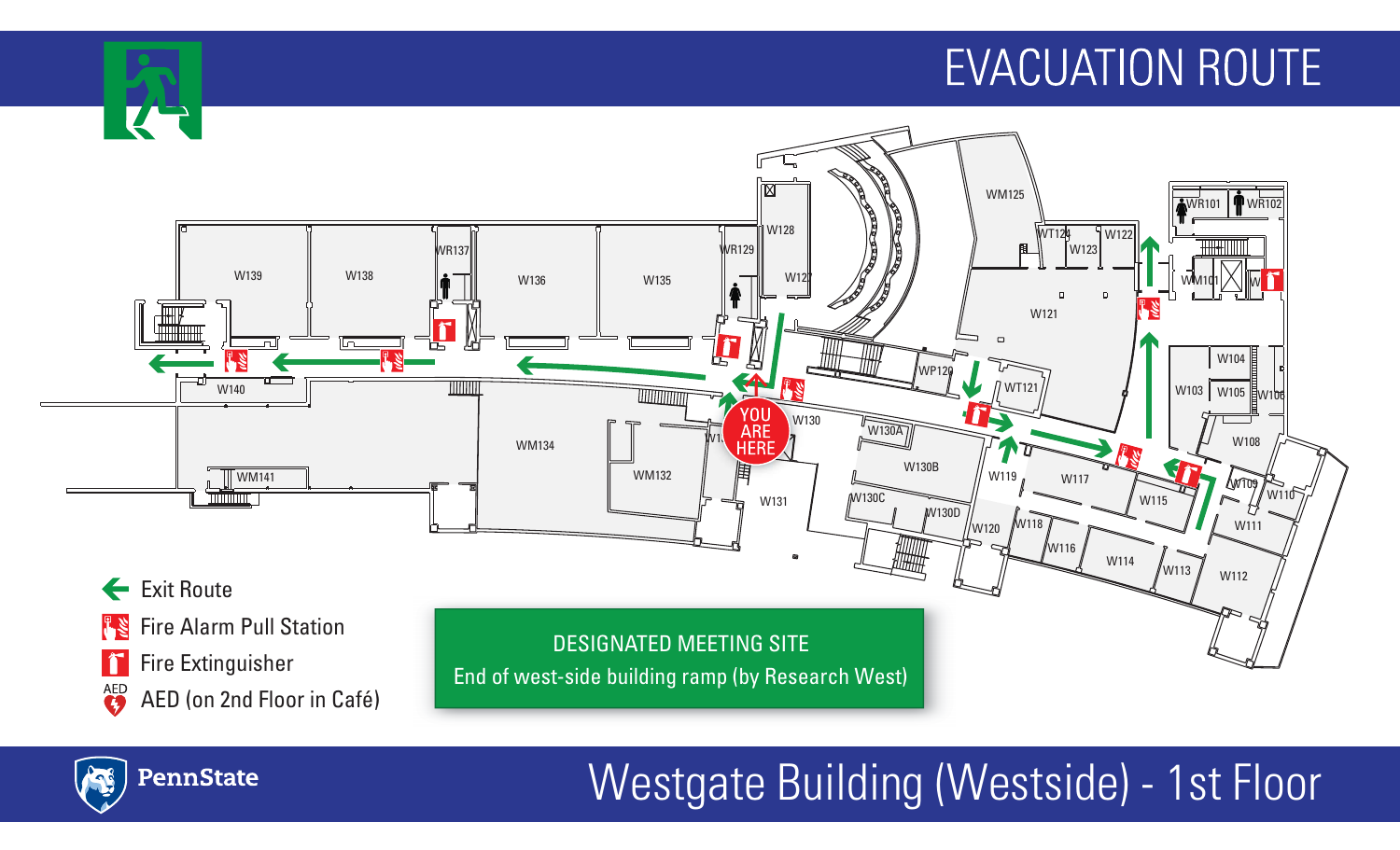

PennState